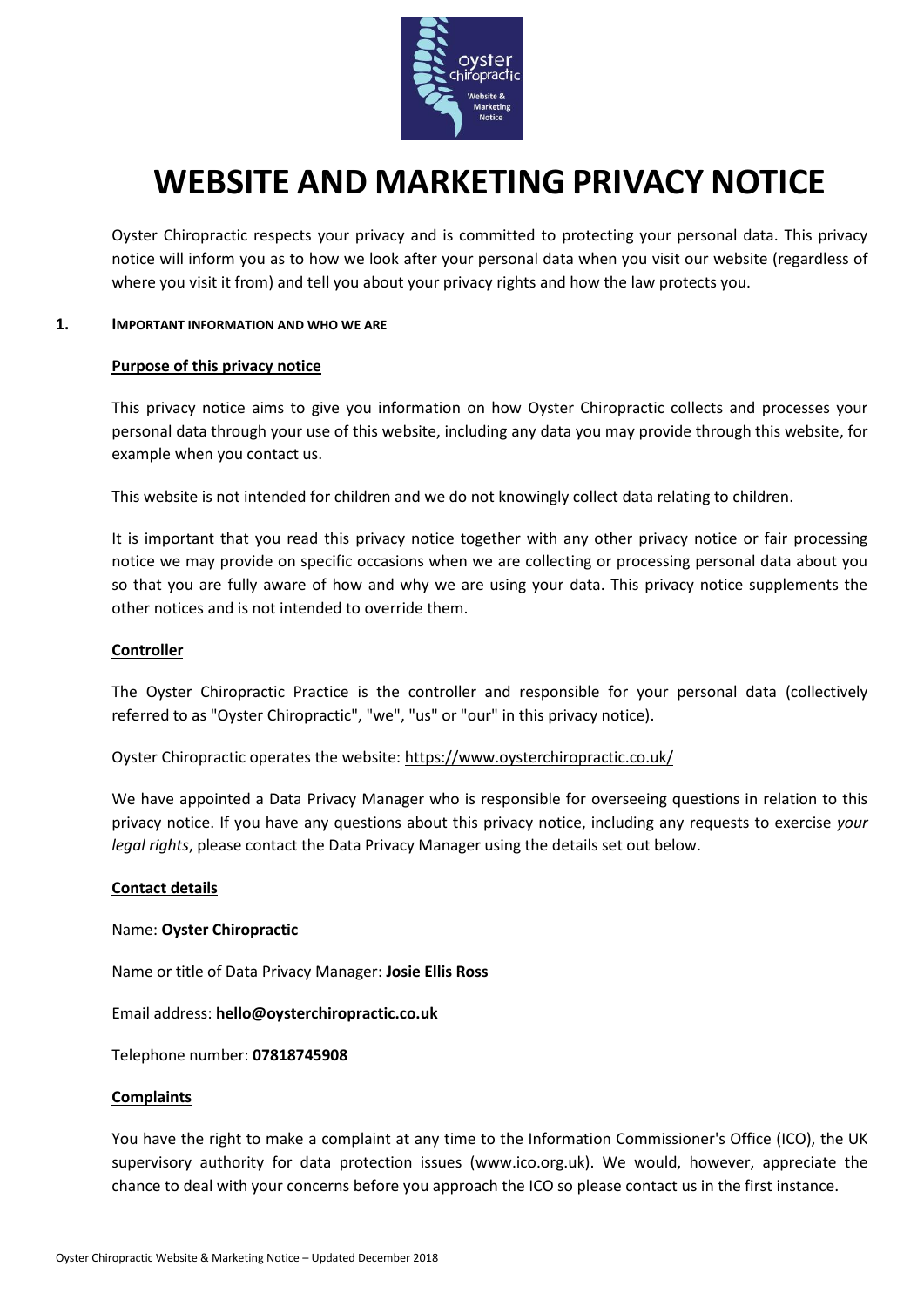

# **Changes to the privacy notice and your duty to inform us of changes**

It is important that the personal data we hold about you is accurate and current. Please keep us informed if your personal data changes during your relationship with us.

## **Third-party links**

This website may include links to third-party websites, plug-ins and applications. Clicking on those links or enabling those connections may allow third parties to collect or share data about you. We do not control these third-party websites and are not responsible for their privacy statements. When you leave our website, we encourage you to read the privacy notice of every website you visit.

## **2. THE DATA WE COLLECT ABOUT YOU**

Personal data, or personal information, means any information about an individual from which that person can be identified. It does not include data where the identity has been removed (anonymous data).

We may collect, use, store and transfer different kinds of personal data about you which we have grouped together follows:

- **Identity Data** includes first name, last name.
- **Contact Data** includes email address.
- **Technical Data** includes [internet protocol (IP) address, your login data, browser type and version, time zone setting and location, browser plug-in types and versions, operating system and platform and other technology on the devices you use to access this website].
- **Usage Data** includes information about how you use our website.

We also collect, use and share **Aggregated Data** such as statistical or demographic data for any purpose. Aggregated Data may be derived from your personal data but is not considered personal data in law as this data does **not** directly or indirectly reveal your identity. For example, we may aggregate your Usage Data to calculate the percentage of users accessing a specific website feature. However, if we combine or connect Aggregated Data with your personal data so that it can directly or indirectly identify you, we treat the combined data as personal data which will be used in accordance with this privacy notice.

We do not collect any **Special Categories of Personal Data** about you (this includes details about your race or ethnicity, religious or philosophical beliefs, sex life, sexual orientation, political opinions, trade union membership, information about your health and genetic and biometric data). Nor do we collect any information about criminal convictions and offences.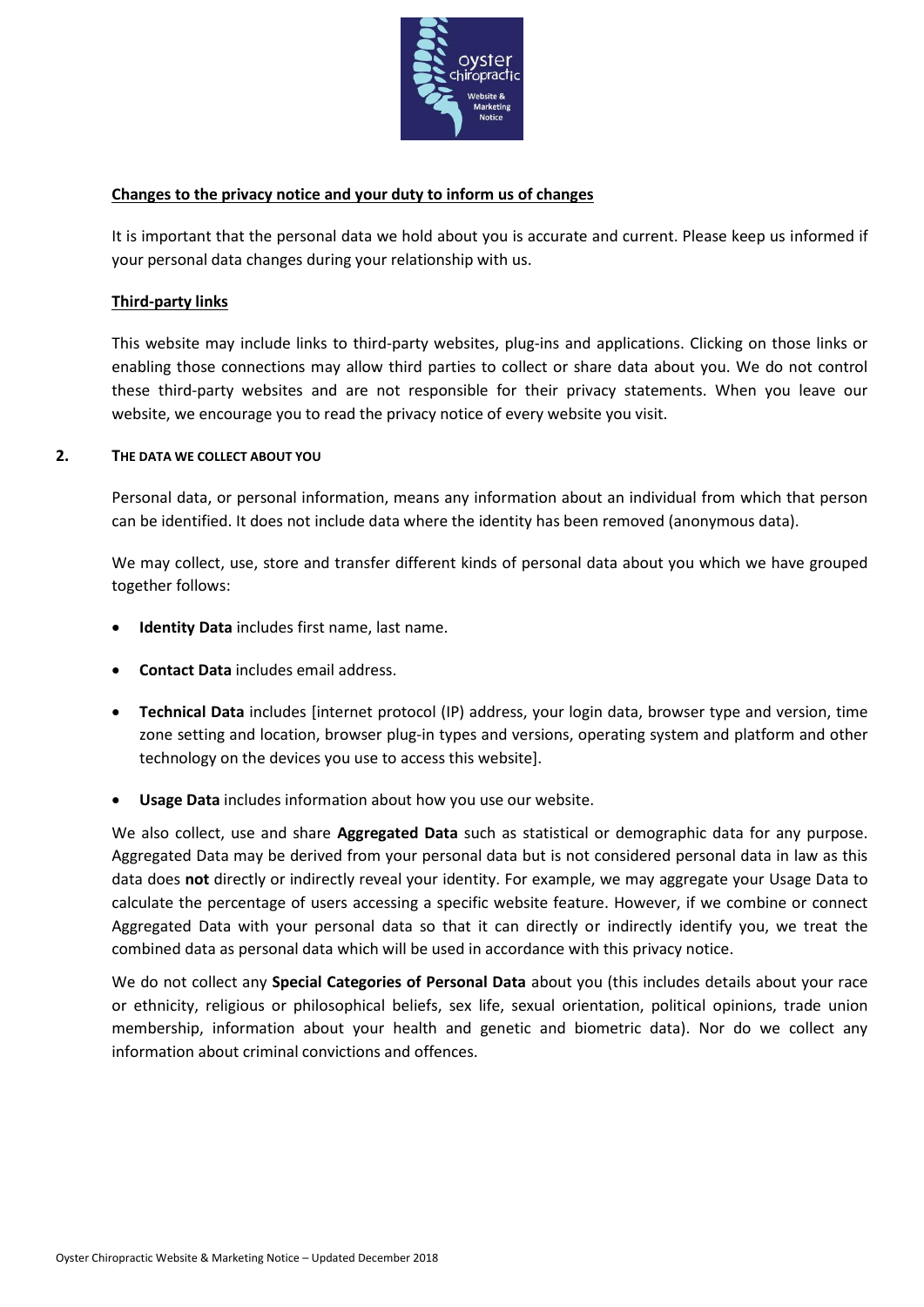

## **3. HOW IS YOUR PERSONAL DATA COLLECTED?**

We use different methods to collect data from and about you including through:

- **Direct interactions.** You may give us your Identity and Contact Data by contacting us or requesting marketing to be sent to you;
- **Automated technologies or interactions.** As you interact with our website, we may automatically collect Technical Data about your equipment, browsing actions and patterns. We collect this personal data by using cookies, [server logs] and other similar technologies. [We may also receive Technical Data about you if you visit other websites employing our cookies.]

Please see our cookie policy [LINK] for further details.

- **Third parties or publicly available sources.** We may receive personal data about you from various third parties and public sources as set out below:
	- Identity and Contact Data from competition organisers who collect your data when you enter a competition for example
	- Technical Data from the following parties:
	- (a) analytics providers [such as Google based outside the EU];
	- (b) advertising networks [such as [NAME] based [inside **OR** outside] the EU]; and
	- (c) search information providers [such as [NAME] based [inside **OR** outside] the EU].

## **4. HOW WE USE YOUR PERSONAL DATA**

We will only use your personal data when the law allows us to. Most commonly, we will use your personal data in the following circumstances:

- 1. Where it is necessary for our **legitimate interests** (or those of a third party) and your interests and fundamental rights do not override those interests.
	- o **Legitimate Interest** means the interest of our business in conducting and managing our business to enable us to give you the best service and the best and most secure experience. We make sure we consider and balance any potential impact on you (both positive and negative) and your rights before we process your personal data for our legitimate interests.
- 2. Where you have given us **consent**
	- o **Consent** means that you have given us clear consent for us to process your data for a specific purpose. You have the right to withdraw consent to marketing at any time by contacting us.
- 3. Where we need to comply with a **legal or regulatory obligation**.
	- o Comply with a **legal or regulatory obligation** means processing your personal data where it is necessary for compliance with a legal or regulatory obligation that we are subject to.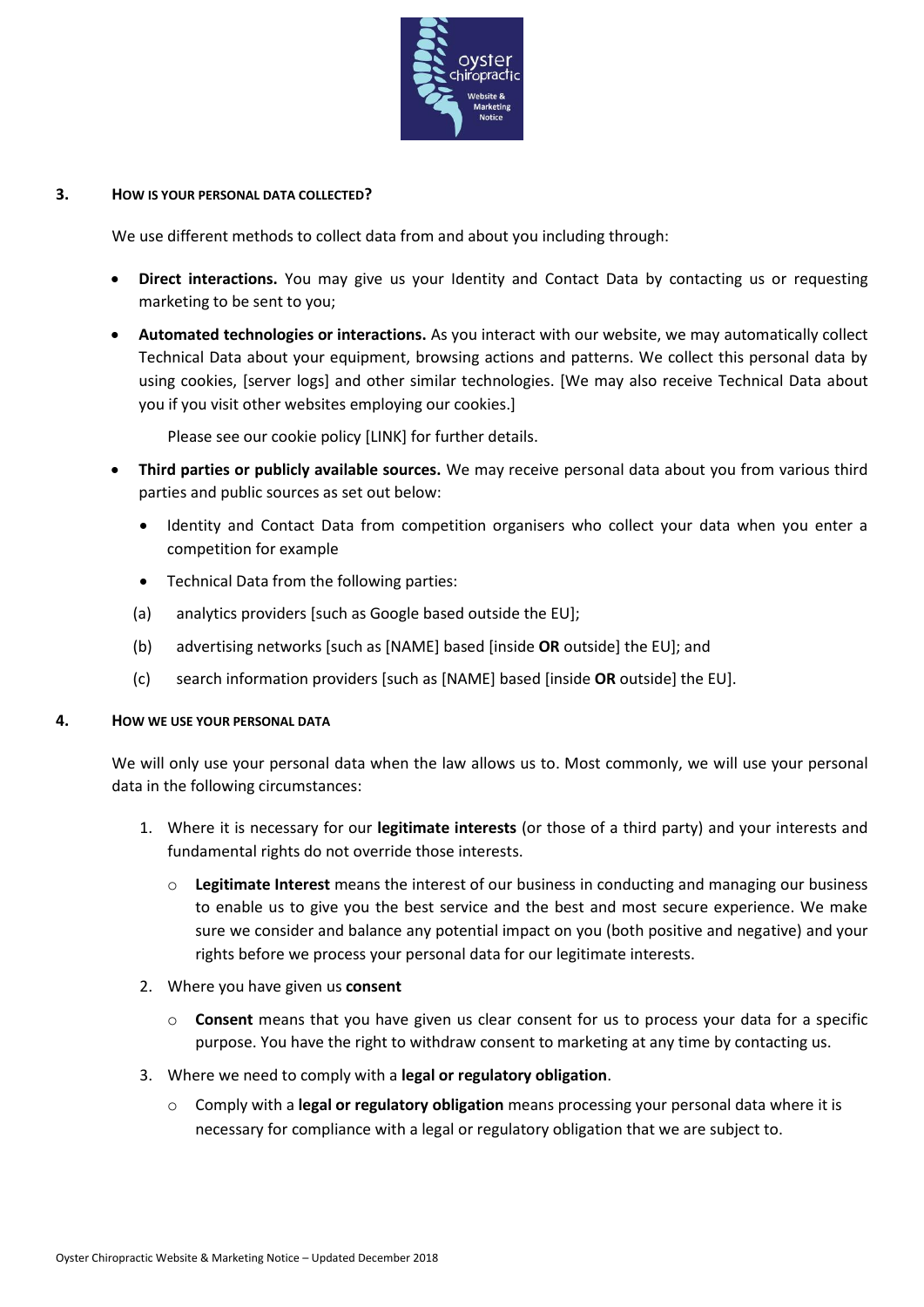

## **Purposes for which we will use your personal data**

#### **1. Legitimate interests**

We rely on the legitimate interest basis to process your data in the following circumstances:

• **To administer and protect our business and this website** (including troubleshooting, data analysis, testing, system maintenance, support, reporting and hosting of data)

This is necessary for running our business, provision of administration and IT services, network security, to prevent fraud and in the context of a business reorganisation or a restructuring exercise.

• **To deliver relevant website content and advertisements** to you and measure or understand the effectiveness of the advertising we serve to you.

This is necessary to study how individuals use our website, to develop our website, to grow our business and to inform our strategy.

• **To use data analytics to improve** our website, services, marketing, users relationships and experiences.

This is necessary to define types of users for our services, to keep our website updated and relevant, to develop and inform our strategy.

## • **To respond to queries made through the website**

This is necessary to be able to provide you with a response to your query.

#### **2. Consent**

We rely on your consent to process your data in the following circumstances

• To send you **marketing material** when you have signed up to receive our newsletter.

## **3. Legal or regulatory obligation**

#### **We also rely on the legal or regulatory obligation** ground to process your data in some

circumstances. This means processing your personal data where it is necessary for compliance with a legal or regulatory obligation that we are subject to.

Please **contact us** if you would like more details about the specific legal ground we are relying on to process your personal data.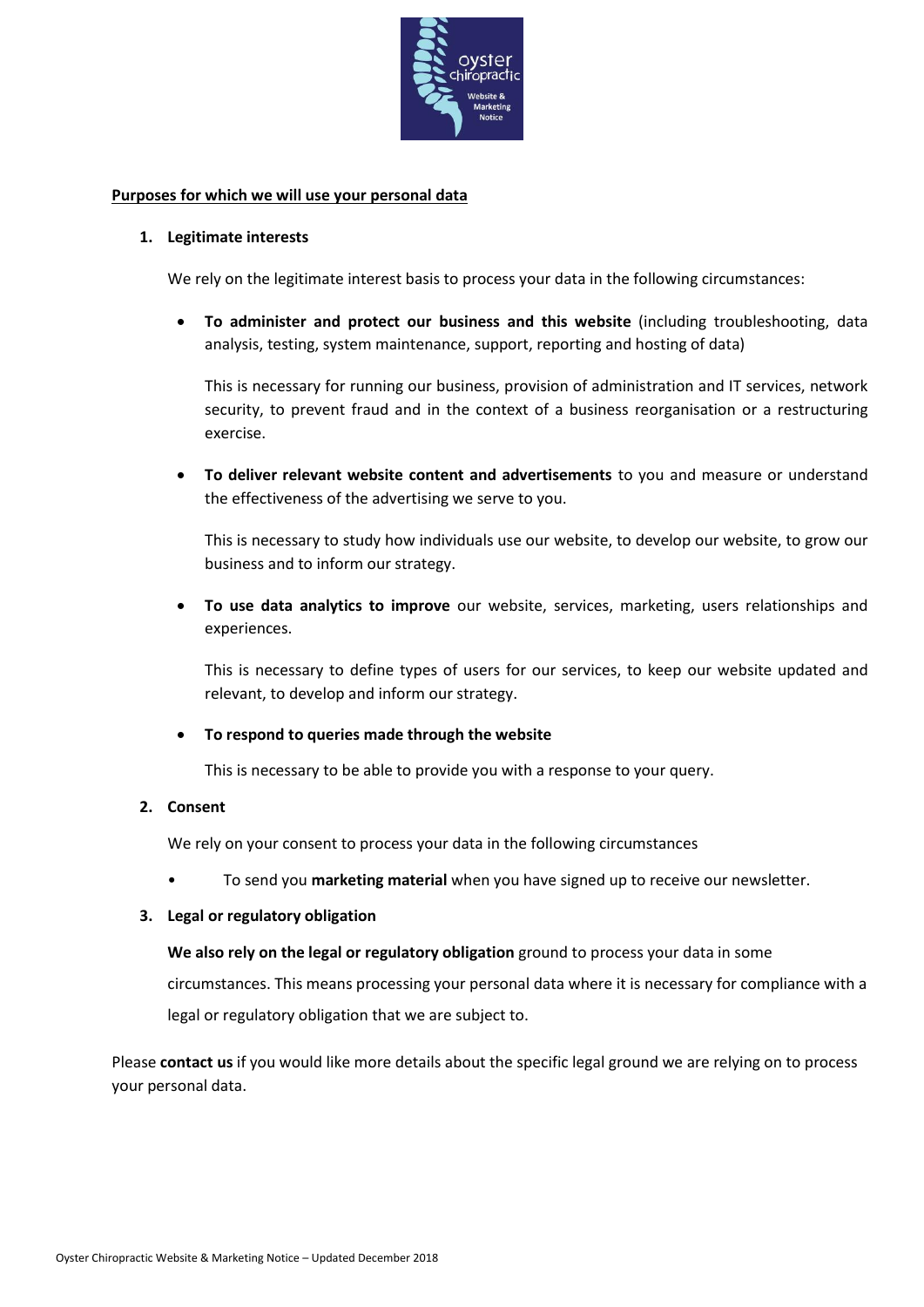

# **Marketing**

We strive to provide you with choices regarding certain personal data uses, particularly around marketing and advertising.

## o **Opting out**

You can ask us to stop sending you marketing messages at any time by following the opt-out links on any marketing message sent to you or by contacting us at any time.

Where you opt out of receiving these marketing messages, this will not apply to personal data provided to us as a result of a service purchase.

## **Cookies**

You can set your browser to refuse all or some browser cookies, or to alert you when websites set or access cookies. If you disable or refuse cookies, please note that some parts of this website may become inaccessible or not function properly.

For more information about the cookies we use, please see our Cookies Policy on our website.

## **Change of purpose**

We will only use your personal data for the purposes for which we collected it, unless we reasonably consider that we need to use it for another reason and that reason is compatible with the original purpose. If you wish to get an explanation as to how the processing for the new purpose is compatible with the original purpose, please contact us.

If we need to use your personal data for an unrelated purpose, we will notify you and we will explain the legal basis which allows us to do so.

Please note that we may process your personal data without your knowledge or consent, in compliance with the above rules, where this is required or permitted by law.

## **5. DISCLOSURES OF YOUR PERSONAL DATA**

We may have to share your personal data with the parties set out below for the purposes set out in paragraph 4 above.

External Third Parties:

- o **Service providers** based in UK who provide IT, system administration services and e-marketing on Oyster Chiropractic's behalf.
- o **Professional advisers** including lawyers, bankers, auditors and insurers based in the United Kingdom who provide consultancy, banking, legal, insurance and accounting services.
- o **HM Revenue & Customs, regulators and other authorities** based in the United Kingdom who require reporting of processing activities in certain circumstances.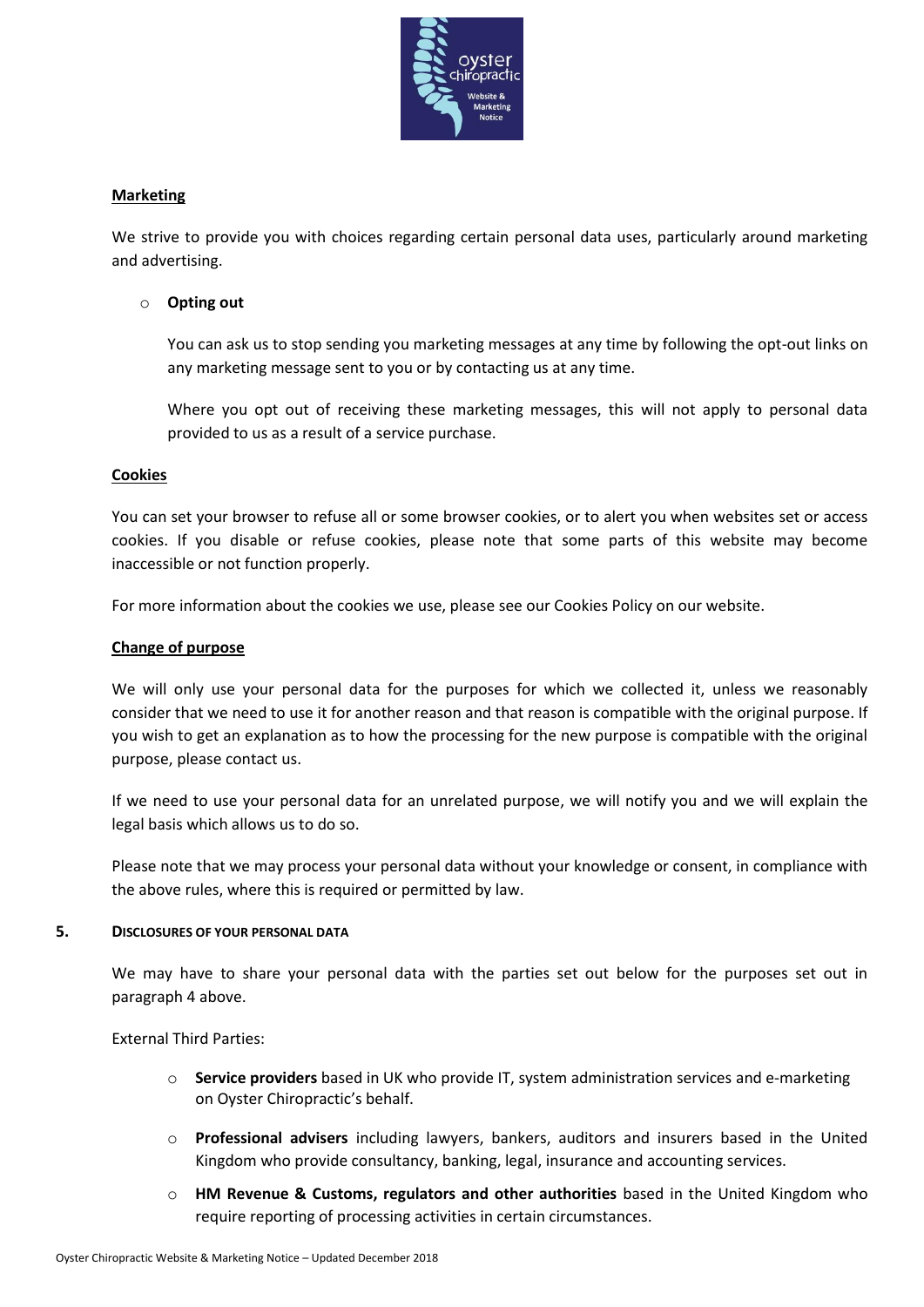

Third parties to whom we may choose to sell, transfer, or merge parts of our business or our assets. Alternatively, we may seek to acquire other businesses or merge with them. If a change happens to our business, then the new owners may use your personal data in the same way as set out in this privacy notice.

We require all third parties to respect the security of your personal data and to treat it in accordance with the law. We do not allow our third-party service providers to use your personal data for their own purposes and only permit them to process your personal data for specified purposes and in accordance with our instructions.

## **6. INTERNATIONAL TRANSFERS**

We may share your data with bodies outside of the European Economic Area should the need arise. It is likely that this situation would be to share information regarding your treatment or ongoing care with healthcare practitioners in these countries in accordance with your wishes. However, we would not transfer your data unless we were assured that the country in question had data security and protection laws of equivalence to those of the UK and the European Economic Area.

Whenever we transfer your personal data out of the EEA, we will ensure a similar degree of protection is afforded to it by ensuring at least one of the following safeguards is implemented:

• We will only transfer your personal data to countries that have been deemed to provide an adequate level of protection for personal data by the European Commission. For further details, see European Commission: Adequacy of the protection of personal data in non-EU countries.

• Where we use certain service providers, we may use specific contracts approved by the European Commission which give personal data the same protection it has in Europe. For further details, see European Commission: Model contracts for the transfer of personal data to third countries.

Where we use providers based in the US, we may transfer data to them if they are part of the Privacy Shield which requires them to provide similar protection to personal data shared between the Europe and the US. For further details, see European Commission: EU-US Privacy Shield.

# **Please contact us if you want further information on the specific mechanism used by us when transferring your personal data out of the EEA.**

# **7. DATA SECURITY**

We have put in place appropriate security measures to prevent your personal data from being accidentally lost, used or accessed in an unauthorised way, altered or disclosed. In addition, we limit access to your personal data to those employees, agents, contractors and other third parties who have a business need to know. They will only process your personal data on our instructions and they are subject to a duty of confidentiality.

We have put in place procedures to deal with any suspected personal data breach and will notify you and any applicable regulator of a breach where we are legally required to do so.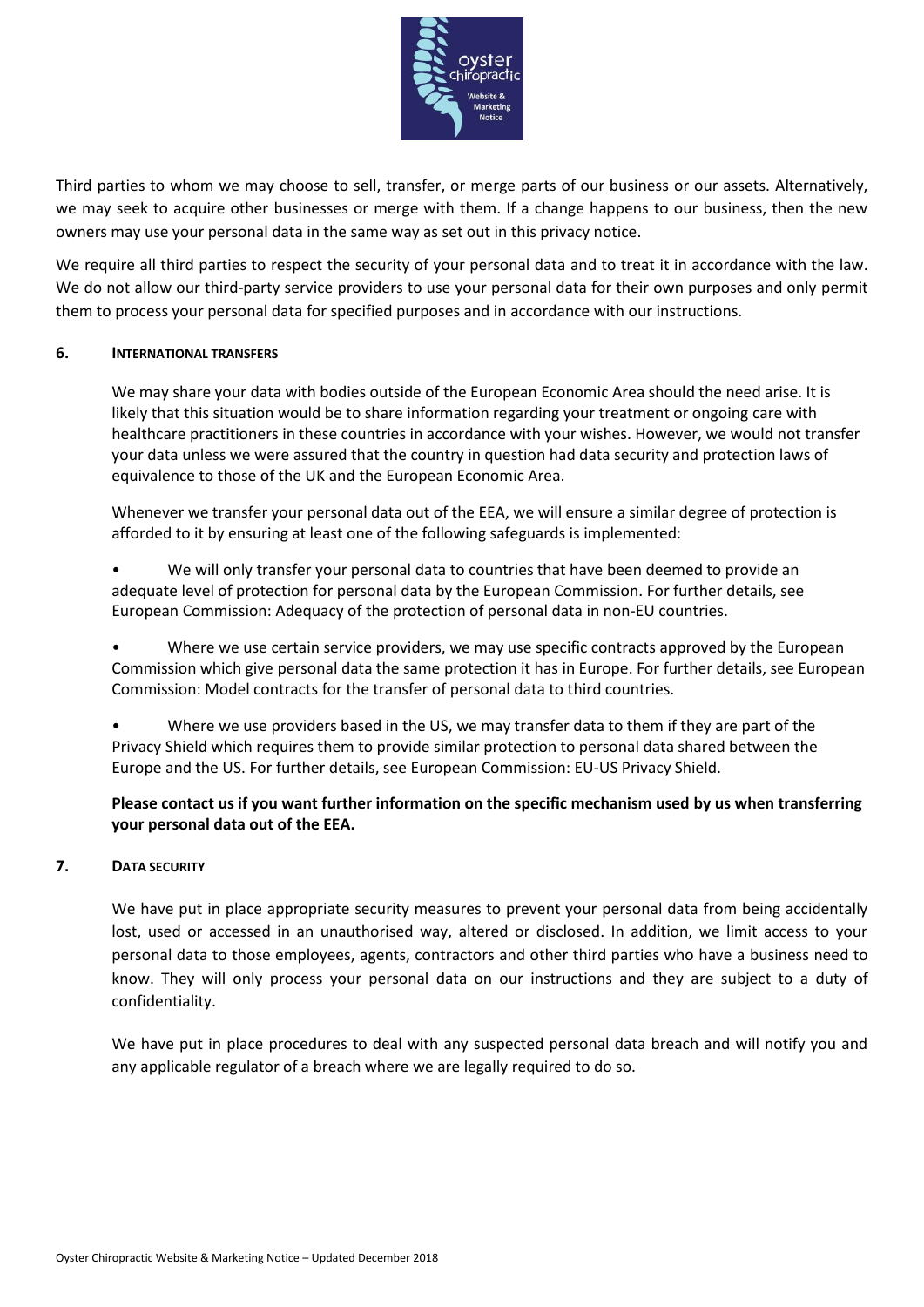

## **8. DATA RETENTION**

## **How long will you use my personal data for?**

We will only retain your personal data for as long as necessary to fulfil the purposes we collected it for.

To determine the appropriate retention period for personal data, we consider the amount, nature, and sensitivity of the personal data, the potential risk of harm from unauthorised use or disclosure of your personal data, the purposes for which we process your personal data and whether we can achieve those purposes through other means, and the applicable legal requirements.

Details of retention periods for different aspects of your personal data are available in our retention policy which you can request from us by contacting us.

## **9. YOUR LEGAL RIGHTS**

Under certain circumstances, you have rights under data protection laws in relation to your personal data.

- i. **Request access** to your personal information (commonly known as a "data subject access request"). This enables you to receive a copy of the personal information we hold about you and to check that we are lawfully processing it.
- ii. **Request correction** of the personal information that we hold about you. This enables you to have any incomplete or inaccurate information we hold about you corrected.
- iii. **Request erasure** of your personal information. This enables you to ask us to delete or remove personal information where there is no good reason for us continuing to process it. You also have the right to ask us to delete or remove your personal information where you have exercised your right to object to processing (see below), where we may have processed your information unlawfully or where we are required to erase your personal data to comply with local law.
- iv. **Object to processing** of your personal information where we are relying on a legitimate interest (or those of a third party) and there is something about your particular situation which makes you want to object to processing on this ground. You also have the right to object where we are processing your personal information for direct marketing purposes.
- v. **Request the restriction of processing** of your personal information. This enables you to ask us to suspend the processing of personal information about you, for example if you want us to establish its accuracy or the reason for processing it.
- vi. **Request the transfer** of your personal information to another party.
- vii. **Withdraw consent at any time** where we are relying on consent to process your personal data. However, this will not affect the lawfulness of any processing carried out before you withdraw your consent. If you withdraw your consent, we may not be able to provide certain products or services to you. We will advise you if this is the case at the time you withdraw your consent.

## **If you want to exercise any of the above rights, please contact Data Privacy Manager in writing.**